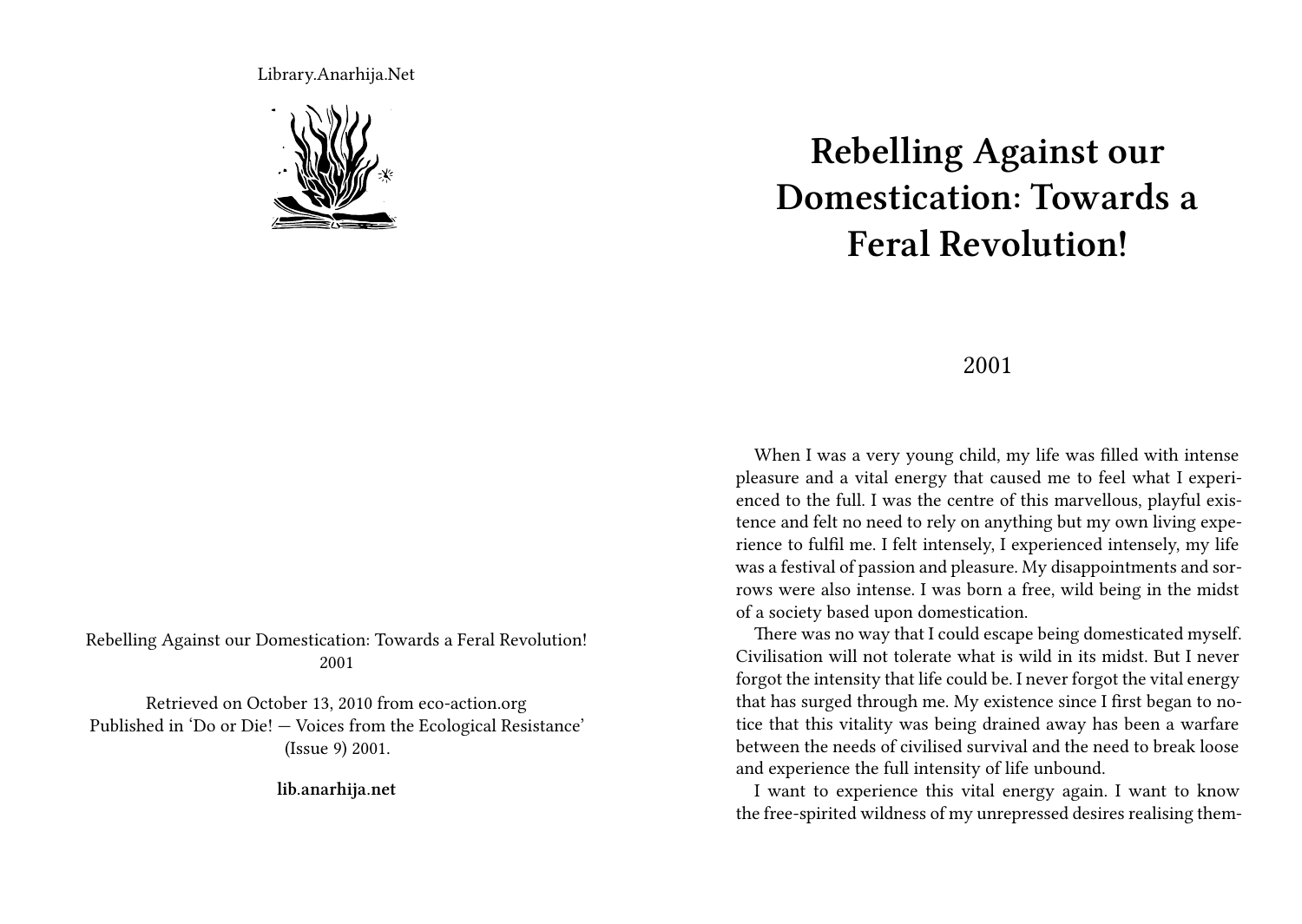selves in festive play. I want to smash down every wall that stands between me and the intense, passionate life of untamed freedom that I want. The sum of these walls is everything we call civilisation, everything that comes between us and the direct, participatory experience of the wild world. Around us has grown a web of domination, a web of mediation that limits our experience, defining the boundaries of acceptable production and consumption. Domesticating authority takes many forms, some of which are difficult to recognise. Government, capital and religion are some of the more obvious faces of authority. But technology, work, language with its conceptual limits, the ingrained habits of etiquette and propriety these too are domesticating authorities which transform us from wild, playful, unruly animals into tamed, bored, unhappy producers and consumers. These things work in us insidiously, limiting our imaginations, usurping our desires, suppressing our lived experience. And it is the world created by these authorities, the civilised world, in which we live. If my dream of a life filled with intense pleasure and wild adventure is to be realised, the world must be radically transformed, civilisation must fall before expanding wilderness, authority must fall before the energy of our wild freedom. There must  $be$  – for want of a better word – a revolution.

But a revolution that can break down civilisation and restore the vital energy of untamed desire cannot be like any revolution of the past. All revolutions to date have centred around power, its use and redistribution. They have not sought to eradicate the social institutions that domesticate; at best they have only sought to eradicate the power relationships within those institutions. So revolutionaries of the past have aimed their attacks at the centre of power seeking to overthrow it. Focused on power, they were blind to the insidious forces of domination that encompass our daily existence — and so, when successful at overthrowing the powers that be, they ended up re-creating them. To avoid this, we need to focus not on power, but on our desire to go wild, to experience life to the full, to know intense pleasure and wild adventure. As we attempt to realise this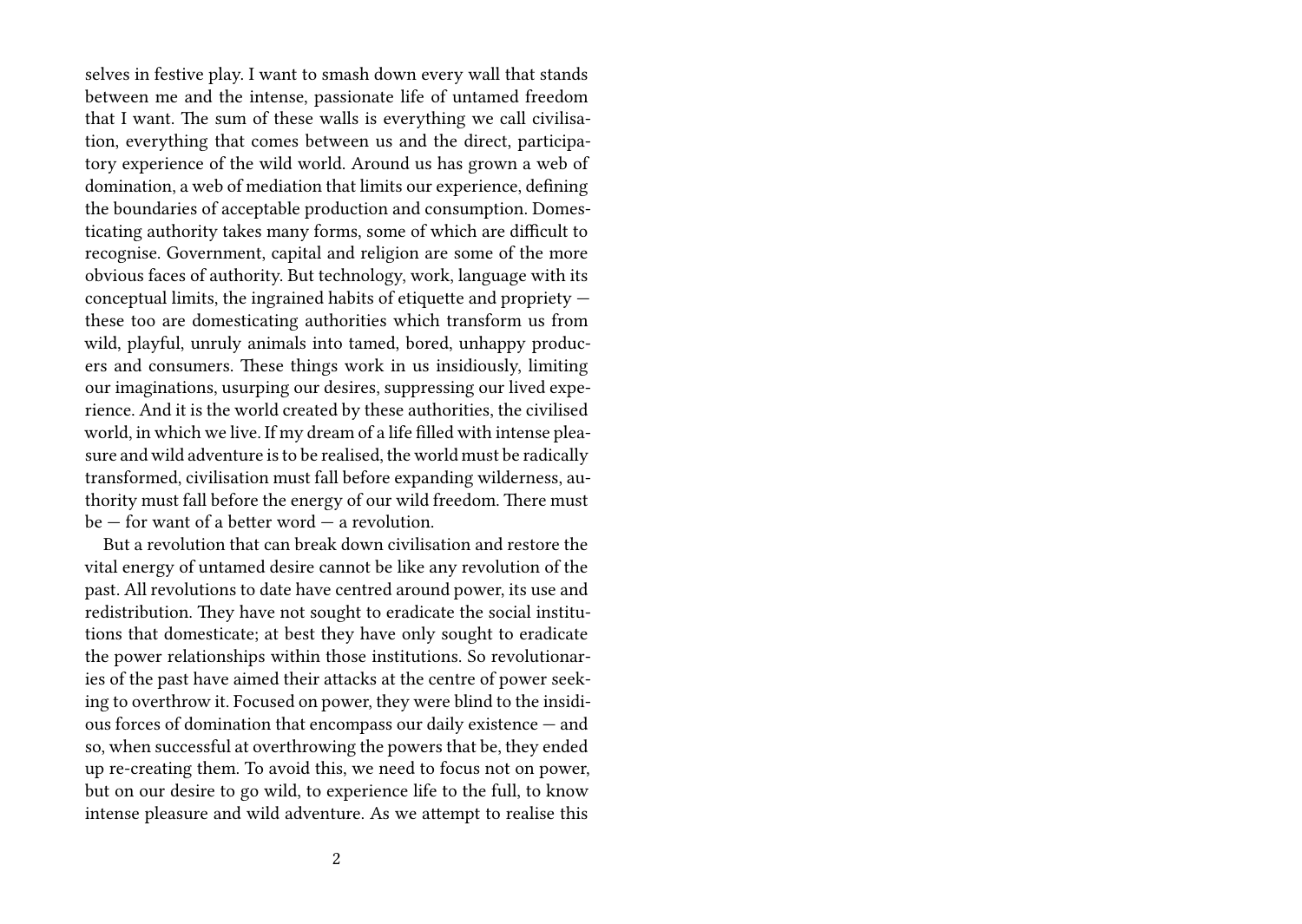desire, we confront the real forces of domination, the forces that we face every moment of every day. These forces have no single centre that can be overthrown. They are a web that binds us. So rather than trying to overthrow the powers that be, we want to undermine domination as we confront it everyday, helping the already collapsing civilisation to break down more quickly  $-$  and as it falls, the centres of power will fall with it. Previous revolutionaries have only explored the well-mapped territories of power. I want to explore and adventure in the unmapped, and mappable, territories of wild freedom. The revolution that can create the world I want has to be a feral revolution.

There can be no programs or organisations for feral revolution, because wildness cannot spring from a program or organisation. Wildness springs from the freeing of our instincts and desires, from the spontaneous expression of our passions. Each of us has experienced the processes of domestication, and this experience can give us the knowledge we need to undermine civilisation and transform our lives. Our distrust of our own experience is probably what keeps us from rebelling as freely and as actively as we'd like. We're afraid of fucking up, we're afraid of our own ignorance. But this distrust and fear have been instilled in us by authority. It keeps us from really growing and learning. It makes us easy targets for any authority that is ready to fill us. To set up 'revolutionary' programs is to play on this fear and distrust, to reinforce the need to be told what to do. No attempt to go feral can be successful when based on such programs. We need to learn to trust and act upon our own feelings and experiences, if we are ever to be free.

So I offer no programs. What I will share is some thoughts on ways to explore. Since we have all have been domesticated, part of the revolutionary process is a process of personal transformation. We have been conditioned not to trust ourselves, not to feel completely, not to experience life intensely. We have been conditioned to accept the humiliation of work and pay as inescapable, to relate to things as resources to be used, to feel the need to prove ourselves